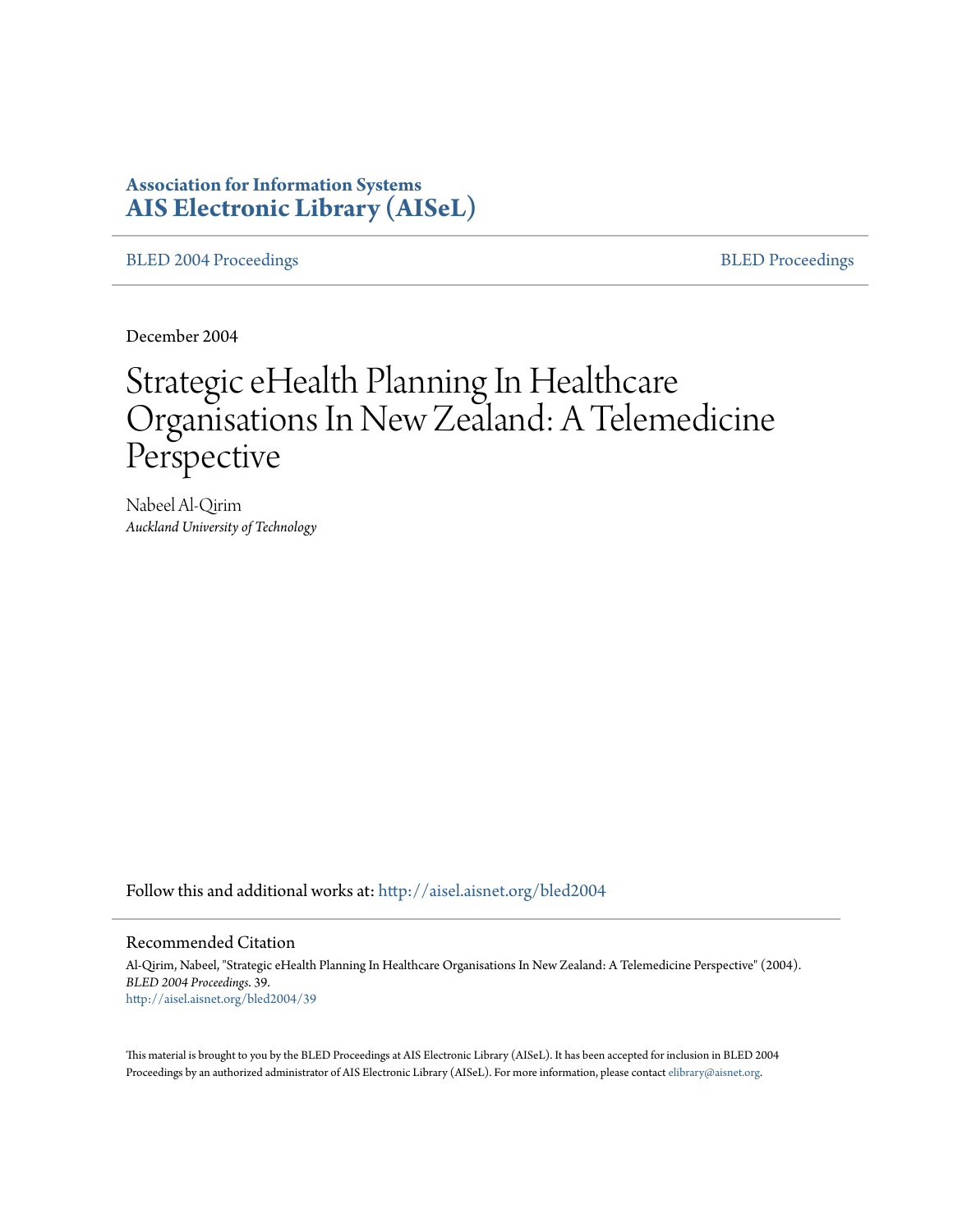## **17th Bled Electronic Commerce Conference**

#### **eGlobal**

Bled, Slovenia, June 21-23, 2004

# **Strategic Ehealth Planning In Healthcare Organisations In New Zealand: A Telemedicine Perspective**

#### **Nabeel Al-Qirim**

Auckland University of Technology, New Zeland nabel.alqirim@aut.ac.nz

#### **Abstract**

*This research reviewed the health IS (HIS) strategy of the New Zealand government and highlighted different gaps in this strategy, as raised by the different stakeholders involved in this strategy. In order to address such gaps, the government provided different Critical Success Factors (CSFs) for the successful implementation of the national HIS strategy. This research introduced the telemedicine technology, as one of the solutions for the HIS strategy with an objective to deliver integrated healthcare services to rural communities specifically. The research assessed the strategic importance of telemedicine by highlighting its Strengths, Weaknesses, Opportunities and Threats (SWOT) to healthcare providers. The research utilised the portrayed HIS strategy and the CSFs to portray a strategy for telemedicine integration in New Zealand taking into consideration its SWOT. The developed CSFs are of strategic importance to healthcare professionals, researchers and policymakers interested in integrating telemedicine in healthcare delivery at the national level in New Zealand and elsewhere.* 

#### **1 Introduction**

In examining the healthcare and disability sector in New Zealand (Al-Qirim, 2003b), it was characterised by a large number of structurally separate service organisations (e.g., primary, secondary, tertiary, and community care providers) who are functionally interdependent in providing an integrated health and disability support service to individuals. Care is provided within an overall framework where the patterns of care services delivered are largely determined by funders and purchasers, who have a duty to meet the needs of the geographic/population they represent in the most effective and efficient ways possible. However, without agreement on how these individual organisations relate and communicate, this current devolved approach could lead to further divisions among these healthcare organisations (NZHIS, 1996). Collaboration and integration is needed to avoid this and to provide appropriate access to seamless coordinated care. Communication between providers and with others in the sector is also important to achieve this coordinated care.

An earlier comprehensive review of information management in the New Zealand health sector was conducted in 1991 (NZHIS, 1996). In early 1995, the 1991 strategy was reviewed and this task has been classed as a key result area (KRA) for the Ministry of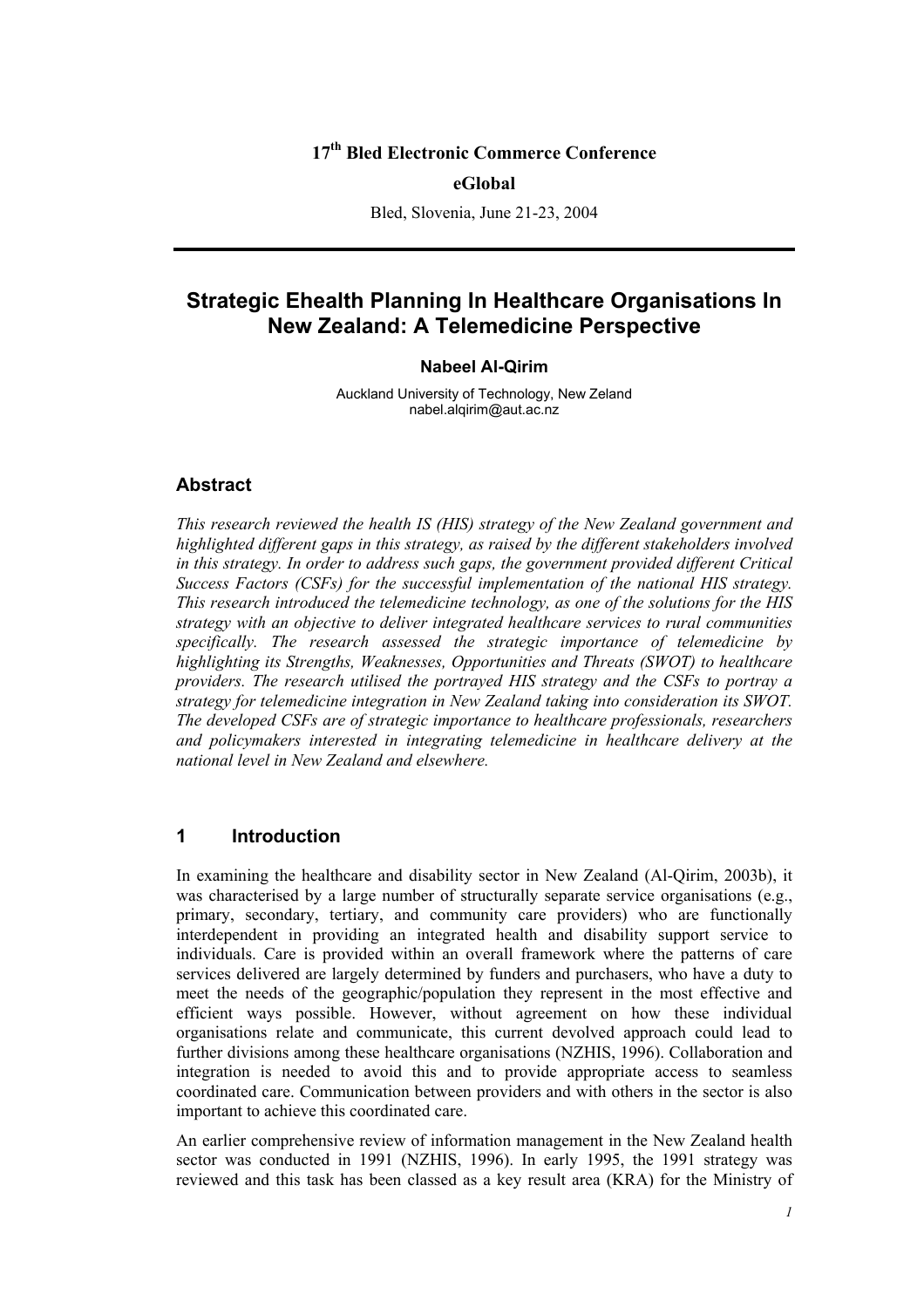Health (MoH). The New Zealand government pursued three goals toward achieving the integrated healthcare IS strategy (NZHIS, 1996):

- i. To improve, maintain, and restoring New Zealander's health, well-being and independence,
- ii. To utilise people-centred approaches, and
- iii. To utilise resources-effective approaches.

Many significant changes has occurred since the 1991 review with the emergence of comprehensive or managed care as a way of purchasing services. The addition of the Accident Compensation Insurance and Rehabilitation Corporation (ACC) to the range of health purchase agencies further stress the clear shift to a patient or client focus (NZHIS, 1996). While in conceptual terms the future direction appeared relatively clear, the sense of direction was not matched by the reality of the participants' (in the NZHIS (1995a) study) indicated plans for information technology development:

- i. Few identified a firm commitment to initiatives that would lead to the electronic sharing of information.
- ii. Perceived impediments such as cost, securing third party co-operation, and data security and confidentiality issues were readily identified as a reason for not proceeding.
- iii. Respondents indicated that the sector was looking for leadership,
- iv. The focus for information management was on business management rather the support for consumer or patient-focused service delivery, and
- v. The development and implementation of any strategy was likely to be time consuming and involve significant investment in skill enhancement and technology.

Further focused interviews with the same respondents indicated that in many cases the organisation's strategic information systems plan reflected immediate needs, often based on the historical situation and technology legacies, rather than being firmly based on a clear vision of future direction. Such findings revealed the weakness of the sector in even defining what strategy means and how to plan for information systems.

Accordingly, this research attempts to address such weakness in the strategic planning of information systems by focusing on the telemedicine technology as one possible solution here for healthcare organisations in New Zealand. In the following, the research highlights the strategic importance of telemedicine to healthcare organisations in New Zealand and then suggests a framework for the development of the national telemedicine strategy in healthcare organisations in New Zealand.

## **2 The Strategic Important Of Telemedicine**

The New Zealand studies (NZHIS, 1995a,b; NZHIS, 1996; Neame, 1995) indicated that the health sector is "relatively devolved" with purchasing contracts being the main mechanisms to drive sector wide change at the provider level. Much of the information needed is unavailable in the form needed or at the time that is mostly needed. This in part is related to gaps in the conceptual understanding of service delivery, which is in this sector is a very complex business spanning what has been an extensive range of relatively autonomous functional areas. But it is also due to a lack of reliable information about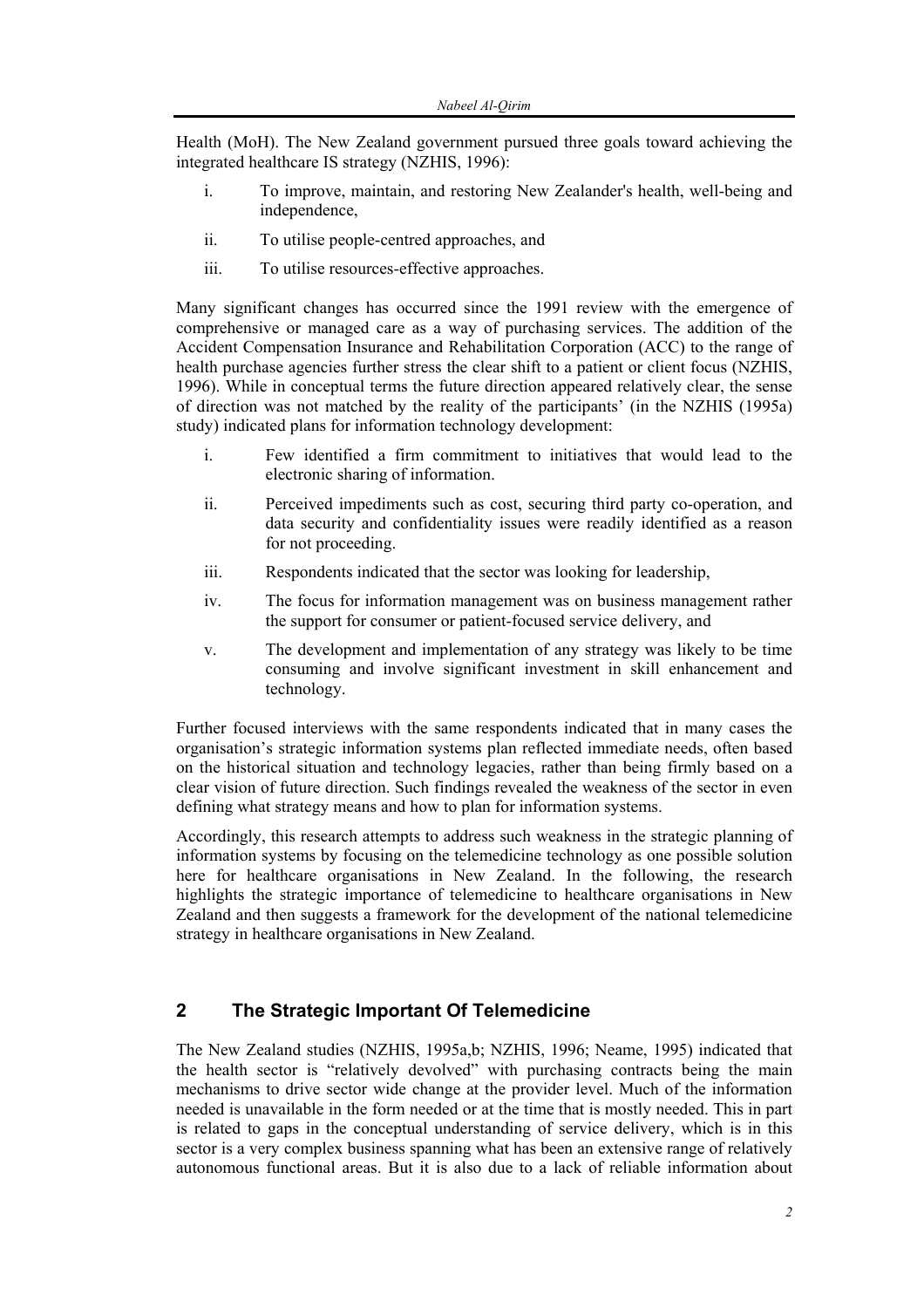outcomes, effectiveness and actual costs on which improvements can be based. Because of this lack of empirical data, the tools for dealing with this complexity, and understanding what happens and why, are deficient (NZHIS, 1996). Various organisational issues and the lack of co-ordination at the national level were also identified. Expertise in health information management and systems is limited. Currently few health and disability sector personnel have the knowledge and skills to understand the issues or to make informed judgements about the validity of the advice they obtain.

The 23 Health and Hospital Services  $(HHS)^1$  existed all over New Zealand are no longer in competition with each other and paid in principal according to the number of people they care for. The competition from the few private hospitals has no effect on them. The ever-lacking government funds (Neame, 1995) is faced with further reduction on the medical portfolio by reducing or eliminating less priority and less life threatening services for the sake of introducing new important ones. With the various gaps existed between the various stakeholders and the lack of a leader (e.g., the government) to co-ordinate between the different HHS resulted in having 23 different information systems that eventually does not interact with one another.

Diminishing funds from the government and cost control has led to the need for alternative and more cost-effective means of providing care (Edelstein, 1999; Neame, 1995). In many cases, this has become necessary for survival (Edelstein, 1999) in order to sustain the increased competition among healthcare providers. The business of healthcare has become so competitive in different countries that many small rural hospitals are trying to align themselves with larger tertiary care centres in a community healthinformation network, a telemedicine network, or some other type of partnership in order to survive and to retain their local patients (Huston & Huston, 2000). Within these challenges, telemedicine emerge as one possible solution to New Zealand health providers in reaching out to rural patients (Charles, 2000; Harris, Donaldson, & Campbell, 2001), to areas where patient volumes for certain services are limited (Edelstein, 1999), to conduct administrative and clinical meetings, and to conduct different training courses to: patients (smoke treatment centres), doctors, nurses, and other medical staffs (Perednia & Allen, 1995; Wayman, 1994).

Telemedicine means medicine from a distance where distant and dispersed patients are brought closer to their medical providers through the means of telecommunication technologies (Charles, 2000; OTA, 1995; Noring, 2000; Perednia & Allen, 1995; Wayman, 1994). Telemedicine covers a wide spectrum of benefits through the use of telemedicine utilising the video conferencing (TMVC) technology in areas such as consultations, diagnostics, therapeutic, transfer of patient related records, case management, training, and meetings. Researchers envision telemedicine to be an important building block in the strategic plan of many healthcare organizations (Charles, 2000). In a rural setting, telemedicine could help New Zealand health providers in supplying quality, fast, and economical medical services to rural patients and hence, saves doctors and patients valuable time wasted in commuting large distances. Specialists could utilise this extra time in seeing more patients at the main hospital.

In a review of the telemedicine literature, the researcher attempted to identify the strategic importance of telemedicine to healthcare providers by providing a strategic analytical grid based on telemedicine's Strengths, Weaknesses, Opportunities provided and Threats (SWOT) (Table 1).

l

 $<sup>1</sup>$  Recently, hospitals are now the provider arm of the District Health Boards (DHB).</sup>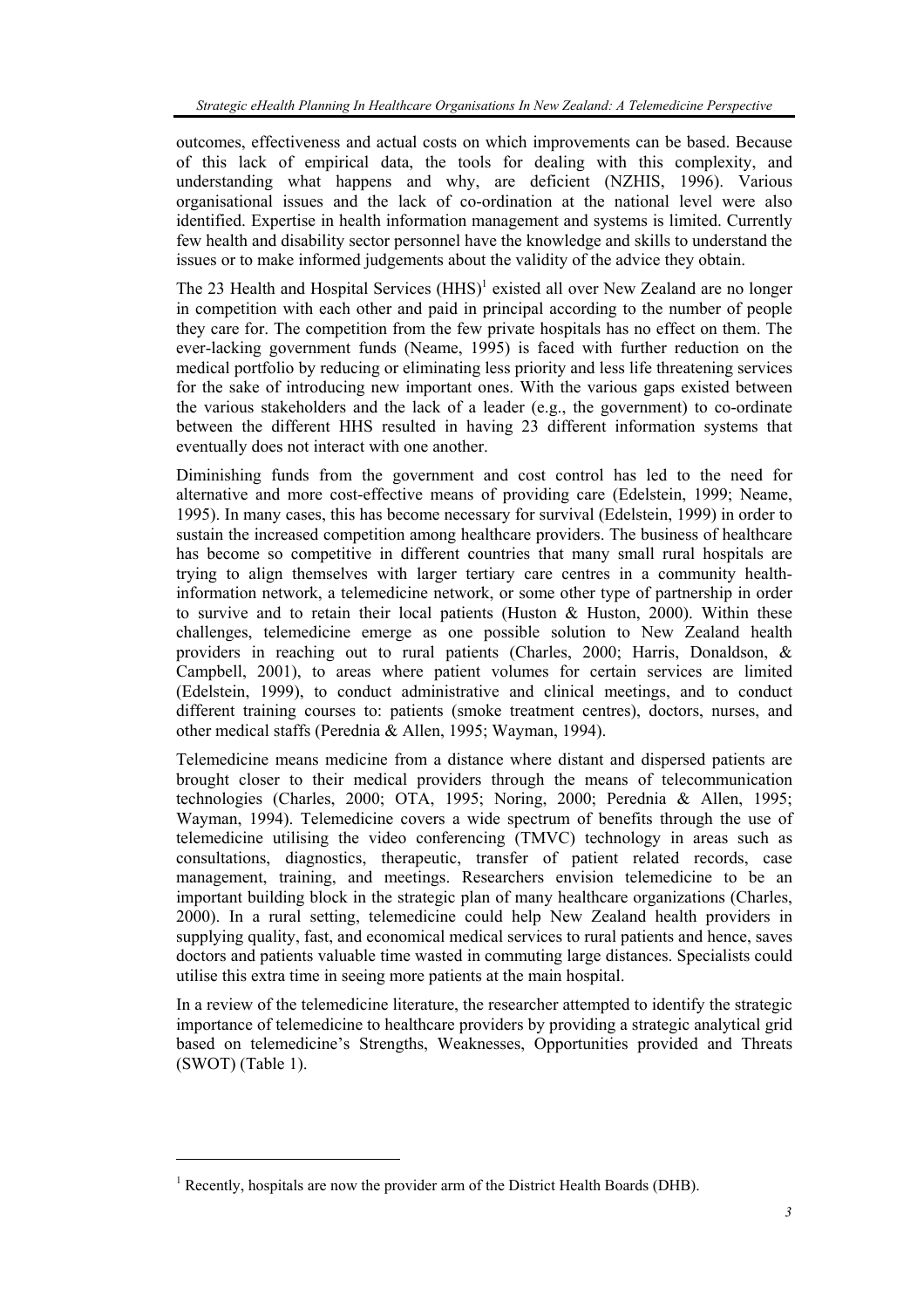|                                                                                                                                                                                                                                                                        | Weakness                                                                                                                                                                                                                                                                                                                                                                                              |
|------------------------------------------------------------------------------------------------------------------------------------------------------------------------------------------------------------------------------------------------------------------------|-------------------------------------------------------------------------------------------------------------------------------------------------------------------------------------------------------------------------------------------------------------------------------------------------------------------------------------------------------------------------------------------------------|
| Strength<br>-Ideal in a rural setting (location and time).<br>-Telemedicine could be used in areas such as<br>consultations.<br>diagnostics,<br>therapeutic,<br>transfer of patient related records, case<br>management, training, and meetings.                       | -Rapid<br>technological<br>changes,<br>reliability<br>of<br>communication channels, the ability of the technology<br>to provide accurate and high-resolution images and<br>clear voice.                                                                                                                                                                                                               |
|                                                                                                                                                                                                                                                                        | -Shifts the doctor's focus from one-on-one practices to<br>one-to-one, via television screens.                                                                                                                                                                                                                                                                                                        |
| -A medical follow up tool.                                                                                                                                                                                                                                             | -Work related hazards resulting from working long<br>periods with video or screen based consultations.                                                                                                                                                                                                                                                                                                |
|                                                                                                                                                                                                                                                                        | -Expensive technology and requires some technical<br>expertise.                                                                                                                                                                                                                                                                                                                                       |
| Opportunities                                                                                                                                                                                                                                                          | Threats                                                                                                                                                                                                                                                                                                                                                                                               |
| -Telemedicine could help health providers in<br>supplying quality, fast, and economical<br>medical services to rural patients and hence,<br>saves doctors and patients valuable time<br>wasted in commuting large distances and                                        | -'Surgeon syndrome' which is conservatism towards all<br>other technologies than one's own was highlighted as<br>an impediment to the adoption of telemedicine<br>(Gammon, 1994).                                                                                                                                                                                                                     |
| hence, increases patient retention in rural<br>areas (Wayman, 1994). Specialists could<br>utilise this saved time in seeing more patients<br>at the main hospital.                                                                                                     | -Few patients are actually being seen through the<br>telemedicine for medical purposes (Perednia & Allen,<br>1995). The majority of the online time is used for<br>medical education and administration (Wayman, 1994;<br>Perednia & Allen, 1995; Hassol, 1996) - this point                                                                                                                          |
| -Telemedicine represent a more efficient use<br>of existing medical resources, a way to attract<br>patients living outside a hospital's normal<br>service area, a way of bringing international<br>healthcare dollars.                                                 | needs for further research.<br>-The government's tough position on reimbursement of<br>telemedicine consultations (Grigsby & Allen, 1997;<br>Hassol, 1996).                                                                                                                                                                                                                                           |
| -Rural doctors could seek a second opinion<br>from a specialist over the telemedicine                                                                                                                                                                                  | -Justifying cost and sustaining a profitable business<br>model (Hassol, 1996).                                                                                                                                                                                                                                                                                                                        |
| technology.<br>-Could video-record session for legal and                                                                                                                                                                                                               | -Matching technology to medical needs (Perednia &<br>Allen, 1995).                                                                                                                                                                                                                                                                                                                                    |
| judicial reviews.<br>-Meeting/Training rural doctors.                                                                                                                                                                                                                  | -Legal (e.g., restrictions of medical practices across<br>state lines (licensure) and issues of liabilities.                                                                                                                                                                                                                                                                                          |
| -Less waiting time for rural patients.<br>-Reduce turnover of medical staff at rural<br>areas they feel isolated from the outside world<br>(Charles, 2000; Harris et al., 2001).<br>-Meeting<br>rural<br>managerial<br>staff<br>and<br>conducting managerial training. | -Other legal issues relating to operating a telemedicine<br>network including corporate practice of medicine,<br>patient confidentiality and privacy, malpractice,<br>licensure<br>informed<br>consent,<br>credentialing,<br>and<br>intellectual property, funder's (e.g., Medicare and<br>Medicaid) payment, fraud and abuse, medical device<br>regulation, and antitrust (price fixing) (Edelstein, |
| their<br>other<br>services<br>through<br>-Promote<br>telemedicine network (i.e., renting the facility<br>to private businesses) (Perednia & Allen,                                                                                                                     | 1999).<br>-Social issues (e.g., changing physician behaviours and<br>traditional practices and workflow) (Anderson, 1997).                                                                                                                                                                                                                                                                            |
| 1995).                                                                                                                                                                                                                                                                 | -Scheduling of the telemedicine encounters and sessions<br>is another problem where a proper protocol needs to be<br>introduced and accepted.                                                                                                                                                                                                                                                         |
|                                                                                                                                                                                                                                                                        | -Some doctors may view telemedicine negatively as<br>they may risk losing a supplementary income paid by<br>the hospital to visit rural areas. Others working in<br>environments characterised by overload and stress will<br>most likely perceive implementing telemedicine as an<br>additional burden.                                                                                              |

# *Table 1: A SWOT Analysis For Telemedicine*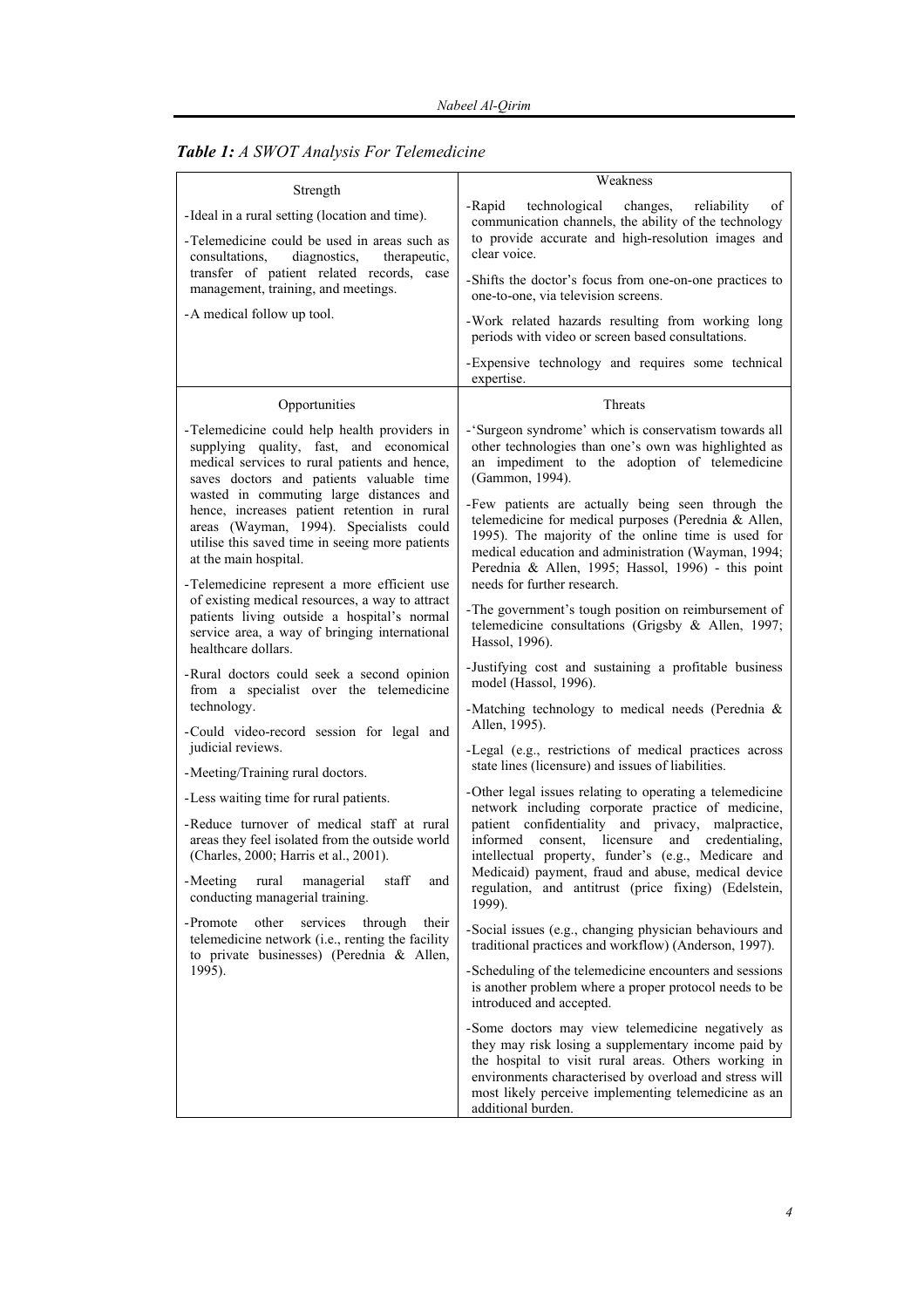Thus, the importance of such SWOT analysis to healthcare providers is that they could address the highlighted weaknesses and threats of telemedicine in the light of its strengths and the provided opportunities. It is clear from Table 1 that the telemedicine technology faces many challenges but the severity of such challenges varies from one healthcare provider/country to another.

As a focus, this research is interested in introducing the telemedicine technology as one of the strategic building blocks of the IS strategy in healthcare organisations in New Zealand. In the following, the research examines the status of telemedicine in New Zealand first before providing the agenda for the strategic planning of telemedicine in healthcare organisations in New Zealand from within a set of guidelines identified by the government's strategy.

# **3 Telemedicine In New Zealand**

l

The information in this section is collected during the period 1999-2000 from different interviews with different healthcare organisations in New Zealand and from one consultant who were involved in introducing telemedicine in one of the healthcare organisations in New Zealand. One of the early initiatives emerged in 1993 in Northland health in transmitting radiology images between two hospitals using leased telephone lines. Telemedicine has been investigated by most of the health providers in New Zealand. The entire crown owned hospitals in New Zealand are managed by regional

organisations known as Health and Hospital Services (HHS) . Some HHS has one 2 hospital and others have more than one. In the North Island, Waitemata Health has three video teleconferencing systems. Two of those systems are used in psychiatry and the third one is used in administrative and training purposes (ADMN). Health Waikato has two TMVC systems. Two of these systems are used in dermatology and the third one is used in ADMN. Northland Health Ltd (Whangarei) has two TMVC systems and another two PC-based TMVC. These systems are used in psychiatry and ADMN. Starship Children's Hospital (part of Auckland Healthcare Services) is in the process of establishing a national tele-paediatric network across the 23 HHS and already started with a pilot project. Middlemore Hospital (South Auckland Health) has one group TMVC system for ADMN. Auckland University School of Medicine has one group TMVC system for training purposes and for conducting regular clinical meetings with other CHEs in New Zealand. Lakeland Health LTD has two group video teleconferencing systems for ADMN purposes.

In the South Island, Coast Health Care LTD have three TMVC systems used in paediatrics, psychiatry, and ADMN. Canterbury Health Ltd (Christchurch) has one vide conferencing system for paediatrics and for ADMN purposes. Healthlink South LTD (Christchurch) has two group systems for psychiatry and ADMN. Health South Canterbury Ltd (Timaru), Healthcare Otago LTD, Nelson-Marlborough Health Services LTD, and Southern Health LTD each have one group system. Otago University in Dunedin is using it for training in their school of medicine. It is interesting to know that there is a level of cooperation among CHEs in the south island in the areas of psychiatry and paediatrics.

A stock-take of the TMVC technology in these hospitals reveals that medical schools in New Zealand were among the early adopters and users of the technology. Out of twenty-

<sup>&</sup>lt;sup>2</sup> Recently, hospitals are now the provider arm of the District Health Boards, e.g., Waikato District Health Board (W-DHB).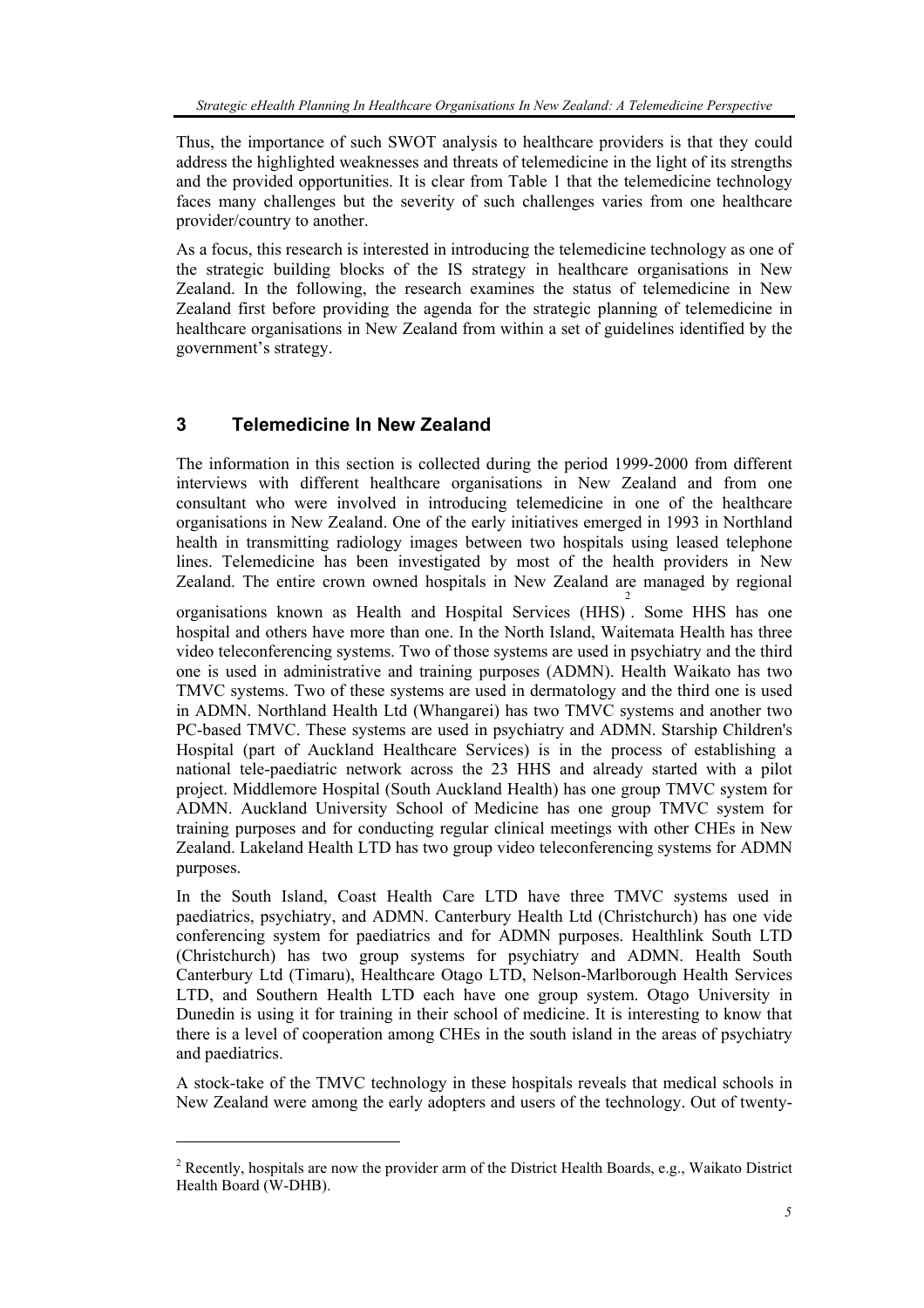three HHS in New Zealand, only twelve have actively adopted telemedicine. The adopted systems ranged between one and four telemedicine systems with the majority of HHS adopting one system only. Those HHS that adopted one telemedicine system use it mostly for general purposes such as managerial meetings, case discussion and occasionally for clinical training. Such initiatives were described as being initial and experimental. Where a HHS owned more than one telemedicine system, it was oriented for clinical purposes such as psychiatry, paediatric, and dermatology areas. Hence, an attempt is made to adopt telemedicine to provide prompt, inexpensive, and quality medical care to geographically dispersed patients, which was otherwise not possible.

## **4 The Strategic Planning Of IS In Healthcare Organizations In New Zealand: A Telemedicine Perspective**

A number of suggestions for the successful implementation of the health information strategy were identified in the Gaps, Overlap, and Issues report (NZHIS, 1995b) above which, could be adopted here as a guiding framework for the development of the national telemedicine strategy in healthcare organisations in New Zealand. Hence, an attempt is made to capitalise on telemedicine's strengths and opportunities and to overcome its weaknesses and threats (Table 1).

#### **i. Funders and purchasers to promote specific directions by using financial incentives and disincentives.**

As a novel technology in the healthcare area and due to the limited government funding, healthcare professionals could perceive telemedicine as not a priority medical tool and this could lead to its rejection. Therefore, there is a need to highlight and to populate the SWOT of telemedicine to healthcare providers in order to realise its importance. Some of the suggested solutions:

- Introduce training programmes, seminars and workshops about telemedicine
- Encourage research studies to assess telemedicine effectiveness in healthcare provision (discussed later).
- Provide seed money to initiate telemedicine projects and networks.

As indicated in Table 1 above that one of the major threats to the success of telemedicine was the position of the government and other funding entities on reimbursement of telemedicine consultations. By addressing this threat and providing bigger coverage and support for different types of telemedicine encounters could lead to the large-scale diffusion of telemedicine. Of course, more work is needed to specify which types of encounters that could be prioritised or to be included as part of the funded services.

Telemedicine encourages specialisation and hence, creating one large network, which could link the telemedicine projects existing in the different HHS in New Zealand, could serve those HHS well in serving their patients. This is especially important due to the severe shortage in specialised physicians and other medical staff in New Zealand in general and in rural areas specifically. Thus, promoting the strategic importance of telemedicine at the national level could help in populating the telemedicine technology amongst the different HHS in New Zealand. With the diminishing funds from the government, providing financial incentives to HHS to adopt telemedicine and to uplink with other HHS to share information, resources and expertise could lead to its success in New Zealand.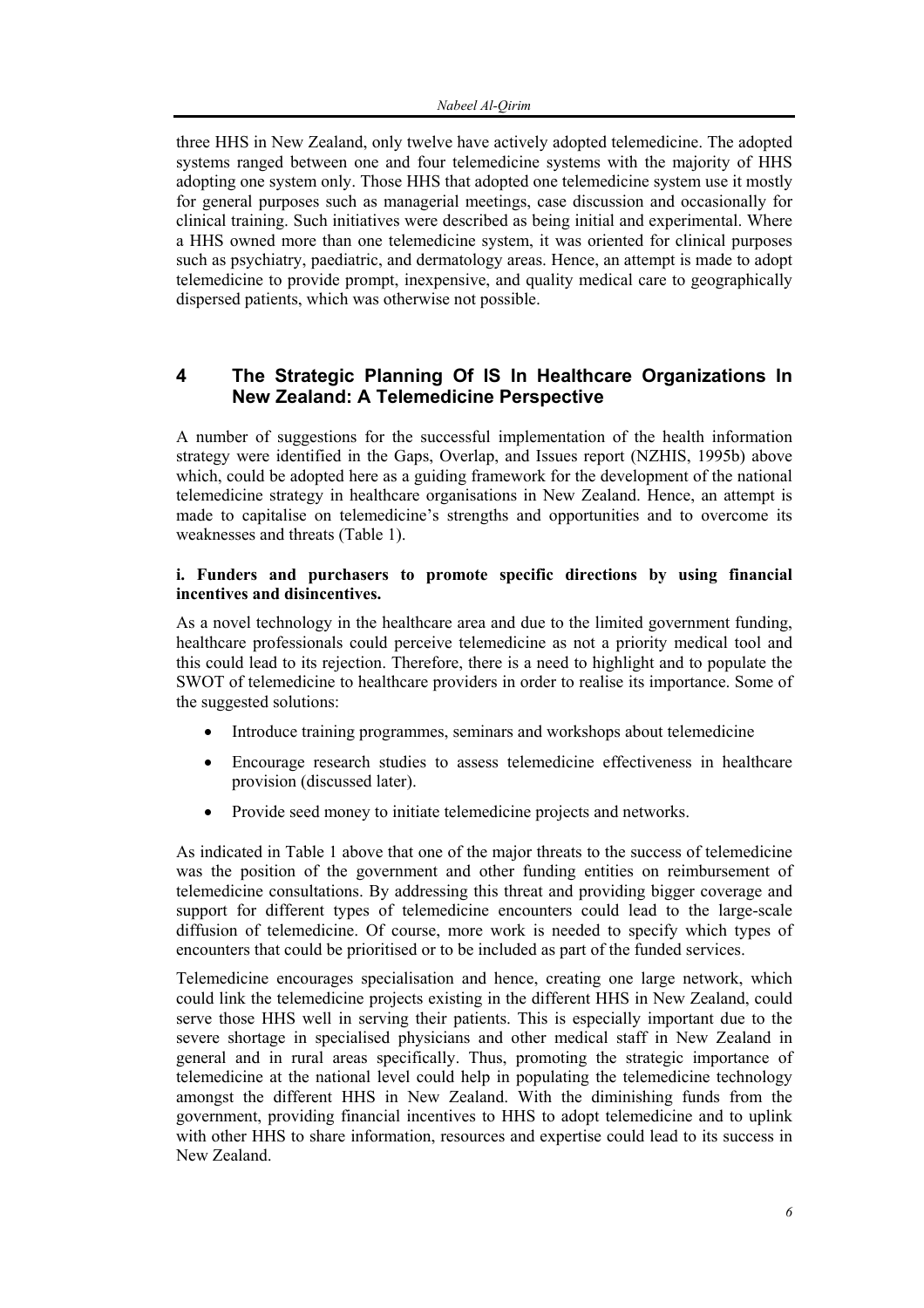#### **ii. Investigating the current legal framework and identifying opportunities to promote changes to policies and procedures that are consistent with the strategy.**

The regulatory environment has not kept pace with telemedicine technology as indicated by the telemedicine literature (Edelstein, 1999). This issue relates in large to countries such as the U.S where legal and licensure are reported as major impediments to the largescale diffusion of telemedicine across the different states as indicated earlier.

On the other hand, revisiting the current legal framework in New Zealand could prove useful in addressing the intervening nature of the telemedicine technology in healthcare practices and how to regulate the telemedicine encounters between the specialist and the patient (i.e., protocol). Misdiagnosis due to error or limitation in the telemedicine technology itself could raise many legal concerns amongst patients and HHS in New Zealand. Other issues pertaining to patient's security and privacy are very important and needs to be addressed as well. The use of encryption in case of using digital technology is suggested to protect the patient's data before, during and after any telemedicine encounter or transmission of data. Keeping the recorded videocassettes in a safe and protected place is essential.

#### **iii. Examining ways in which consumers are able to access information, which enables them to make choices and exercise rights appropriately.**

Telemedicine provide new opportunities to HHS as highlighted in Table 1 above. The Internet could help a lot in this regard and the amount of medical information available on the Internet provides rich information about diseases, treatment, and different preventative procedures. The impact of the WWW on patient's education has been termed an important research area in recent research (Harris et al., 2001). Coile (2000) found that in 1998 more than 18 million Americans went online seeking health information and advice and reported many eCommerce opportunities in the health field, which range from information display and advertising to online commercial transactions and payments. The author found that some healthcare providers are supplying health advice online and even prescribing pharmaceuticals for a fee despite the lack of a regulatory system in place (e.g., Viagra). Internet services could provide valuable surrogates to telemedicine encounters. Internet-based telemedicine may become a reality in the near future as a costeffective method in seeing remote patients, obtaining patient information, case management and monitoring and in providing remote medical consultation (Coile, 2000). One concern here is the lack of security over the public telephone lines where introducing virtual private networks (VPN) to encrypt communications and messages over the Internet could solve this problem easily. Issues like secrecy, integrity, necessity and nonrepudiation are some of the security threats. Thus, introducing a security policy that covers both the physical and the digital aspects of the telemedicine technology in healthcare organisations should protect the interests of HHS and patients.

Despite the limited use of WWW or email by rural residents, recent research found that more people were willing to use the WWW component of the telemedicine workstation more than the e-mail component (Harris et al., 2001). They found over half of the respondents (66%) did not utilize e-mail during the three-month trial period and 35% of the respondents did not utilize the WWW. Respondents indicated that they did not perceive e-mail to be useful. Respondents who did not use the WWW indicated that they did not intend to use the WWW nor did they have the time to use it.

With the continued development in telemedicine and telecommunication technology (e.g., Web television, voice/video over IP), it is expected that telemedicine will play a vital role in providing medical care to individual patients at their home (Josey  $\&$  Gustke, 1999). Hence, healthcare providers could mass-customise their medical services to suit the individual needs of global patients. There are different appropriate technologies for this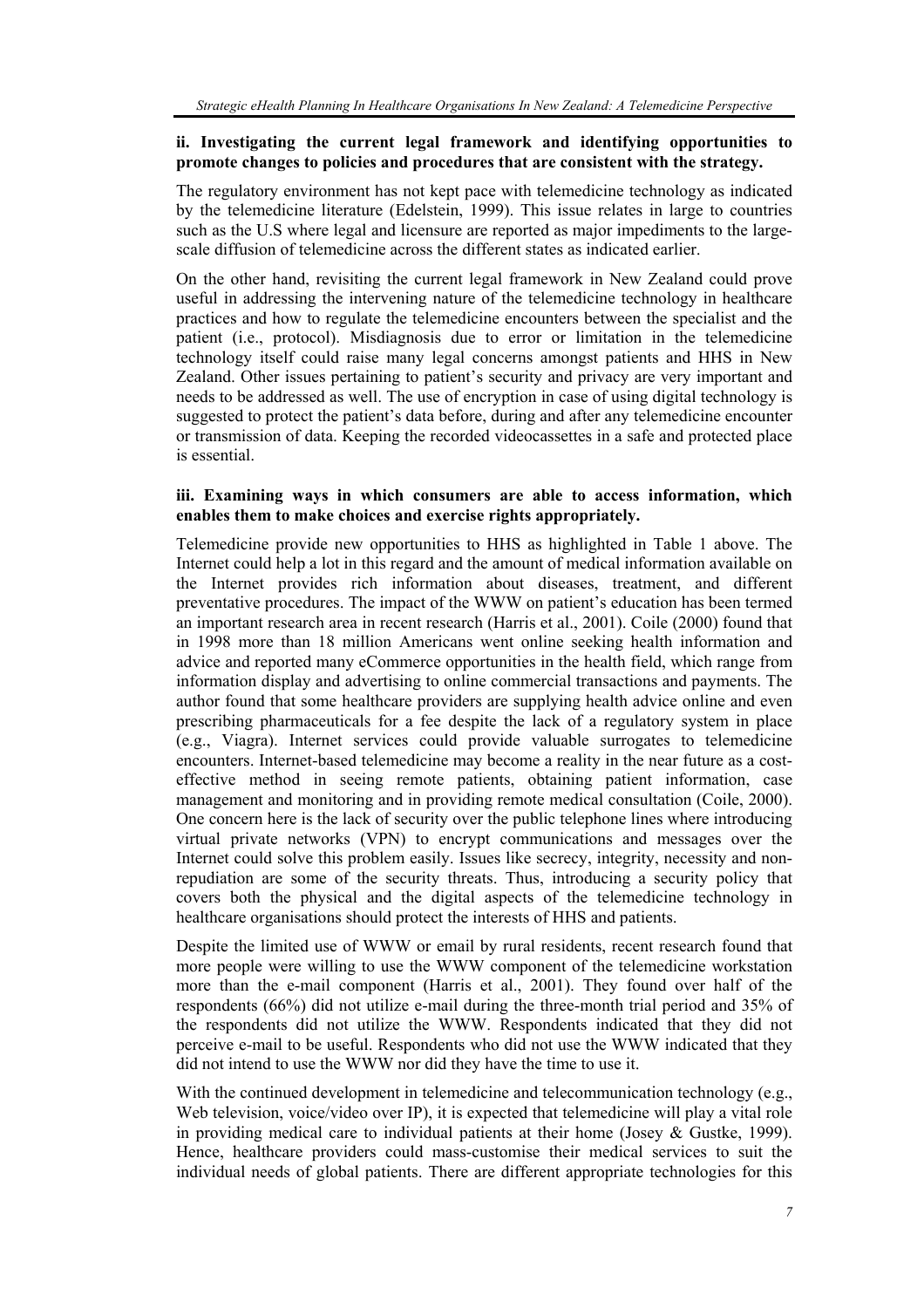type of service. Systems that work with a stethoscope for patients with heart diseases that require cardiac and pulmonary auscultation are available right now. A respiratory patient may require the stethoscope and a clear picture of the patient to enable the nurse to read a pulse oximeter or peak flow meter. Patients suffering from diabetes would require a stopmotion video in order to read the insulin dosage in a syringe (Josey & Gustke, 1999). With the appearance of exciting new instruments and prototypes such as electronic stethoscopes, odoscopes, opthalmascopes, palpation sensory transmitting gloves, and others further support the future success of the telemedicine technology (Wayman, 1994).

#### **iv. Investigating opportunities to encourage providers to subscribe to appropriate standards (e.g., outcome, measures) and to publish information about their compliance with such standards.**

As indicated earlier, more cooperation is needed between the different HHS in New Zealand in order to share experiences and eliminate waste. This is especially important as each HHS provide similar range of medical services to its community.

On the other hand, there are no clear standards or guidelines for the development and implementation of telemedicine systems and networks. For example, many professionals and researchers are still arguing about which analog-to-digital  $(code/decode^3)$  technology will become the standard. There are even doubts about the reliability of the operational aspect of the whole video conferencing system in a real situation including the communication device (bridge) and channel (Al-Qirim, 2003a, 2004). The different manufacturers of the video conferencing equipment have their own standards in designing and manufacturing their own equipment, which makes the job of integrating heterogeneous equipment together in a fully networked manner, not an easy task. In certain countries such as the U.S., it is required to approve some telemedicine hardware and software by the Food and Drug Administration (FDA) before allowing its use in healthcare (Edelstein, 1999).

Another important issue is the adoption of standard protocols in scheduling and in conducting the telemedicine encounters with remote patients, physicians, and administration staff. Maintaining a patient record system in parallel with telemedicine encounters is important as well. It should be emphasised here that unless the different HHS, even at a supplementary level, treats telemedicine as one of the strategic tools of healthcare delivery it is highly unlikely to be taken seriously by medical staff. It should be integrated fully within the other medical portfolio provided by the different HHS. Keeping a logbook of the different encounters, recording the encounters, even the availability of other medical staff to take notes and transcribe the conversation between the doctor and the patients are highly envisaged here. These policies should be built within the quality and the risk management programs of the different HHS as discussed above. Policies for admission and discharge procedures, patient safety and privacy, infection control, equipment malfunction, and use of quality indicators to measure outcomes are only some of the examples (Josey & Gustke, 1999).

It should not be left as optional tool to specialist to use telemedicine or not because specialist would chose the easiest way and the one they know best, their earlier practices which is based on one-on-one practices. Telemedicine eradicates traditional ways in seeing patients and hence, requires a new way of thinking and a change in the mindset of physicians. Telemedicine is not an easy solution (Hu et al., 1999) and requires an extra effort. Unless telemedicine is embedded in the strategic plan of the different HHS, it is highly unlikely to realise its full benefits. Most importantly, telemedicine should integrate and coexist with other information-based systems in the hospital to provide seamless and

l

 $3$  The manufacturers of the video conferencing equipment consider this proprietary and niche.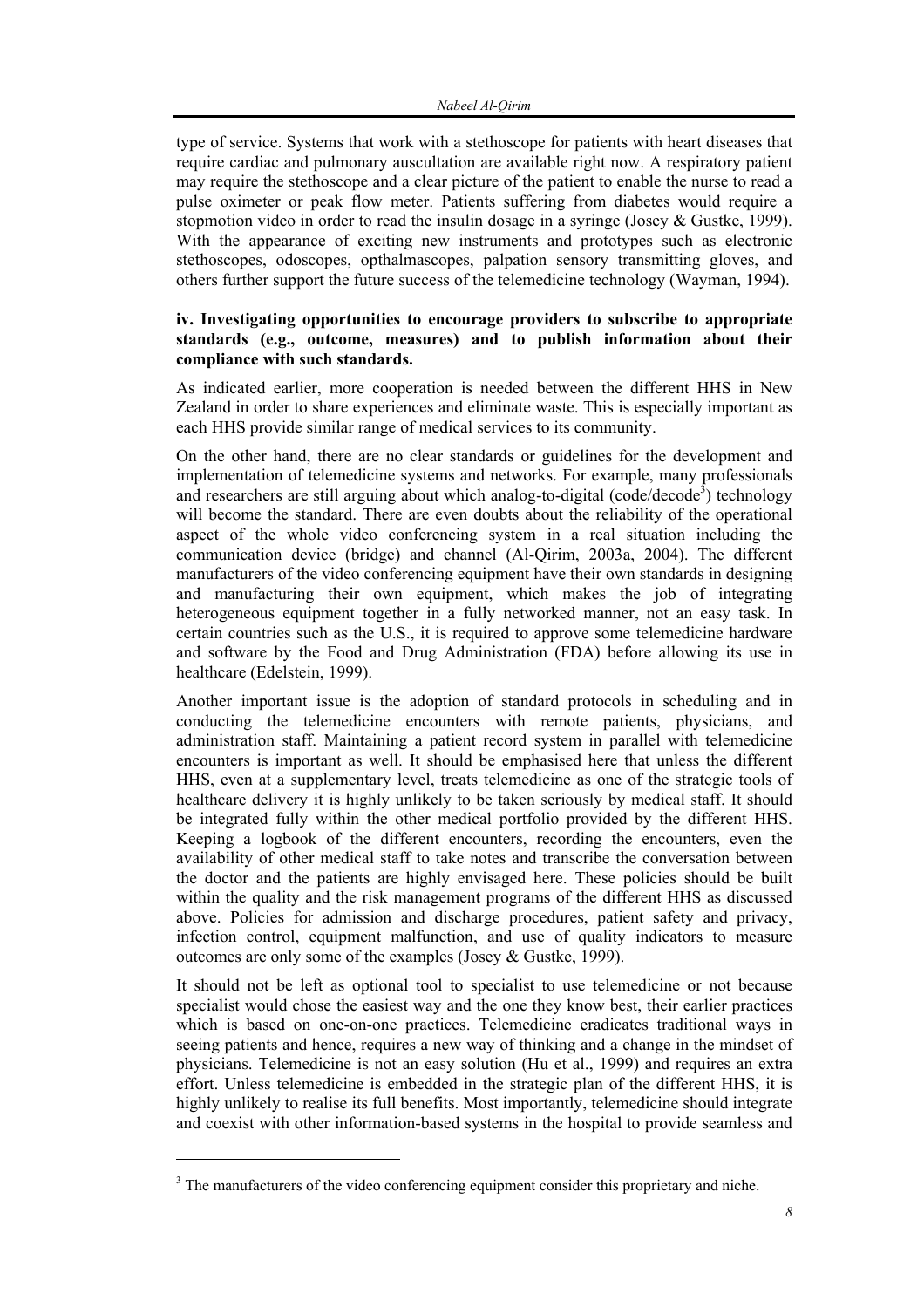integrated medical care to patients. Leaders in the telemedicine field say that telemedicine must include many new information processing technologies such as those that provide the physician access and use of advanced knowledge databases to diagnose and treat patients (Wayman, 1994; Perednia & Allen, 1995).

#### **v. Developing mechanisms to encourage the use of appropriate information management processes and technology by healthcare providers.**

Many researchers still think that the telemedicine technology has not achieved sufficient quality for healthcare provision and decision-making (Josey  $\&$  Gustke, 1999). However, there are many advantages to consider. As discussed earlier, telemedicine provides a new parallel to existing medical practices and hence, introduces new sets of roles, processes and procedure which needs to be addressed. For example, computer applications in health services delivery fall into three general categories: (1) clinical (or medical) information systems involve the organisation processing, storage, and retrieval of information to support patient care activities; (2) administration information systems are designed to assist in carrying out financial and administrative support activities, such as payroll, patient accounting, materials management, and office automation; and (3) executive decision support systems provide information and analytical tools to support managerial decision-making in health services organisations (Austin, 1992). Telemedicine applications could assist in fulfilling most of the three areas. Indeed, using telemedicine visits to augment traditional medical visits rather than replacing them has been suggested by recent research (Al-Qirim, 2004a; Josey & Gustke, 1999). Indeed, in addition to its effectiveness as a medical tool, telemedicine represent an efficient vehicle for conducting administrative and clinical meetings and training. Unlike earlier practices and medical processes, telemedicine represents a new concept in seeing patients and other activities which requires a change in the mindset of healthcare providers.

Introducing an appropriate telemedicine technology along with an adequate protocol to coordinate sessions and interrelationships with other traditional medical processes in place should produce many advantages. Indeed, telemedicine could revolutionise existing practices and processes in place.

#### **vi. Looking at ways to ensure compliance with the strategy by Crown-owned agencies.**

In addition to encouraging cooperation between the different HHS in New Zealand, there is a need to monitor progress. This is very important from the HHS and from the government perspectives, as it could be a very challenging to strategists. Above all, there should be a real will to establish such national telemedicine initiative before governing it. For example, one central body or entity could be suggested here to govern and to monitor progress and compliance with the telemedicine strategy (being part of the overall HIS strategy). This role points in the direction of the government (i.e., MoH) in taking this responsibility. This is in part because MoH is the main funder to HHS. As indicated earlier, there is a lack of coordination between the different HHS in New Zealand and this further justifies the government role in championing telemedicine adoption and diffusion in New Zealand.

Recently, there has been an attempt by Starship Children's Hospital (SCH) to establish a national tele-paediatric network utilising the existing/introduced video conferencing equipment in the 23 HHS in New Zealand. The researcher followed this project closely and observed that such an attempt was not that easy and took long time to coordinate activities across the 23 different HHS and the committee established to look after this project. SCH hired a technologist to take the responsibility of initiating the project and to manage the coordination activities. Indeed, this is a very difficult task, as the technologist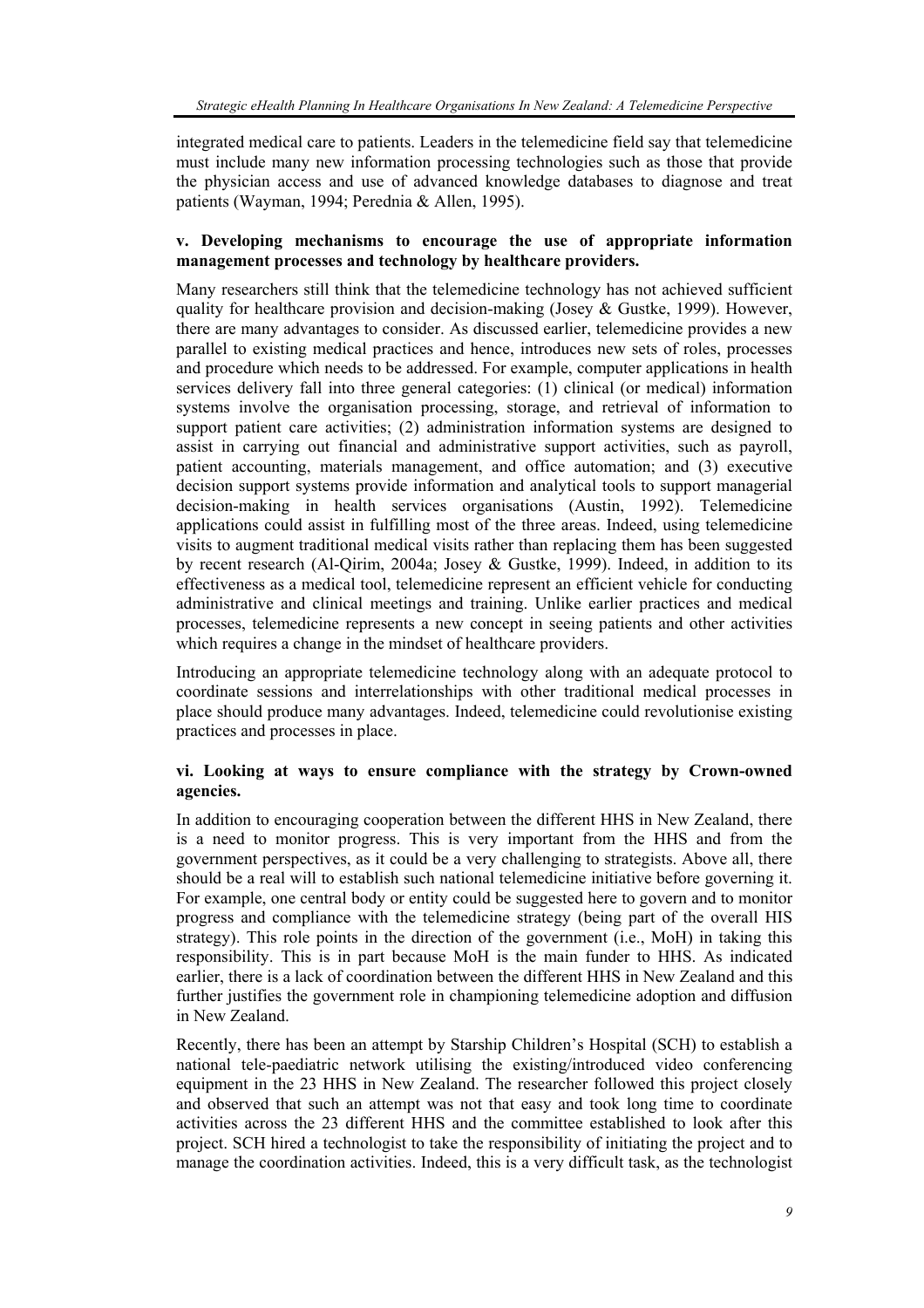has to deal with different hurdles (organisational (e.g., political) and technological (e.g., heterogeneous/old equipment)). It is worth investigating the outcomes of this project.

#### **vii. Promoting educational and research initiatives that reflect an understanding of health and disability support services information management issues.**

The implication here is twofold. Initially, the absence of knowledgeable users of health information is a potentially serious drawback to the implementation of any future plans and will need to be addressed by a process of education and in-service training and making use of distance learning technology (NZHIS, 1996), where telemedicine fits best in this scenario as discussed earlier. Telemedicine could be used to conduct training session to remote healthcare users (doctors, nurses, medical staff, students, etc.). This could provide flexibility and cost savings.

Secondly, as for the telemedicine technology itself, recent research found the telemedicine technology not easy to use by physicians (Hu et al., 1999) which highlights the importance of providing appropriate training and coaching of the technology before deploying it. Indeed conducting different training programmes at different levels aiming at increasing the awareness of the telemedicine technology and its use could assist in increasing its acceptance by the HHS community in New Zealand (Al-Qirim, 2003a, 2004).

#### **viii. Developing appropriate case-mix and other tools for understanding health and disability sector outputs.**

As discussed above, in running the telemedicine encounters in parallel to existing medical practices this could introduce different information for triangulation purposes. In a worstcase scenario, telemedicine could supplement healthcare delivery by providing second opinion to cases in rural areas.

#### **ix. The need for leadership in the health and disability information area was one of the most consistent themes identified by the majority of the various stakeholders (NZHIS, 1996).**

In an environment that consists of many autonomous or semi-autonomous entities, there is a great deal of potential for fragmentation in coordination and in healthcare provision. At the same time there was some concern amongst stakeholders (above) that the leadership should not be unduly influenced from any body or HHS. The implication here is twofold. Initially, the role of the government (MoH) has been emphasised earlier. Secondly, the need for champions inside the HHS itself is highly emphasised in this research. Recent research (Al-Qirim, 2004b) stressed the need for the intertwined roles of both the clinical and the administrative champions in order for telemedicine to succeed in HHS in New Zealand.

## **5 Discussion And Conclusion**

As highlighted in this research, telemedicine could be a viable medical tool in healthcare delivery at different levels of sophistication. Telemedicine introduces many advantages and at the same time faces many challenges. It is worth mentioning here that how healthcare professionals view the different SWOT of telemedicine is a matter that relates to the healthcare professional him/herself (i.e., technology avoidance), healthcare organisations (i.e., culture), the organisation's close micro (patients, competitors) and broad macro (political, economical, social and technological) forces. The government's strategy discussed various aspects pertaining to the economical situation facing HHS and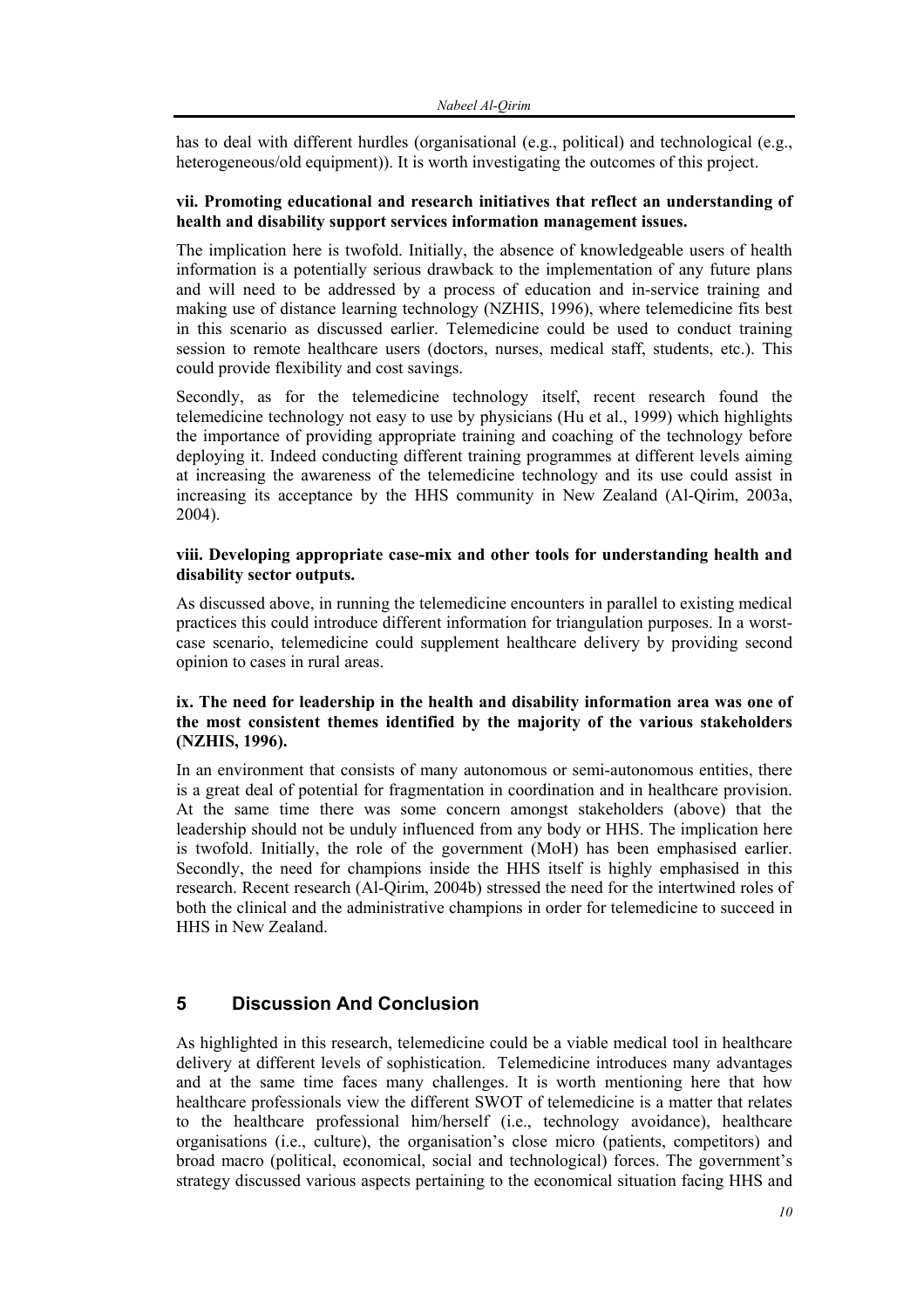looked at different organisational (lack of cooperation) and social (privacy) impediments facing the broad IS strategy. This research attempted to accumulate sufficient knowledge around telemedicine as a technology and as an enabler for healthcare delivery. However, drafting the telemedicine strategy in this research was not possible nor it was an objective. The research showed how this task was very complex (i.e., Starship HHS) and indeed, requires the collaboration of different interested parties in the proposed national telemedicine project. What this research has revealed that realising the full IS strategy in HHS in New Zealand and maybe elsewhere is not that simple. Indeed, breaking this strategy into smaller strategic building blocks (as proposed by the introduction of telemedicine in this research) could make the task of realising this comprehensive IS strategy a feasible one. The research investigated some of the aspects highlighted above but at the same time, it raises here the importance of expanding on the remaining forces by any future research. Issues like the political environment (regulatory) and the laid technological infrastructure worth investigating and could raise important findings.

Telemedicine represents a great opportunity for healthcare providers in New Zealand to network and to provide integrated healthcare and administrative services to rural areas specifically. This could provide important surrogates to the different gaps existing in the IS strategy of the different HHS in New Zealand. The New Zealand situation is quite interesting and do favours the introduction of telemedicine. For example, New Zealand's small area and population (3.82 Million) (NZStat, 2001) could lessen the impact of many of the big challenges that hinder telemedicine adoption in countries such as the US. Issues like licensure and reimbursement are major impediments in the US but not in New Zealand. There is one legal system in New Zealand and hence, interstate legalities and boundaries are large issues in the US but not in New Zealand. New Zealand has a sophisticated telecommunication (networks, mobile) infrastructure, which could serve the large-scale diffusion of telemedicine across the different HHS adequately. Creating a national strategic plan aiming at identifying opportunities with respect to speciality-care, rural coverage and medical needs, and other administrative objectives could assist in driving the health sector forward and in providing fast and quality care to rural patients in the first place and to all New Zealanders eventually. Creating this integrated telemedicine network amongst the different HHS could prove viable to healthcare delivery in New Zealand, which is hindered by severe shortages in specialist staff (brain-drain syndrome).

Looking at Al-Qirim's (2003a, 2004a) findings in New Zealand, it could be argued here that most of the hindrances in adopting and using telemedicine emanate from the specialists themselves and from the organisation (HHS). For example, as a precursor to adoption, it is important to identify the particular advantages sought from telemedicine taking into consideration the adoption context and the actual needs of the different HHS (Al-Qirim, 2003b). Providing a balance between tangible and intangible benefits with respect to the wellbeing of humans and the quality healthcare delivery is highly envisaged here. If the costs involved in adopting and running the telemedicine project were not planned well, the whole project could be brought to a complete halt. Considering issues such as running costs and hidden costs need to be identified earlier on. Issues pertaining to the complexity of the technology and to its compatibility with the physician's working environment needs to be addressed earlier on, with more emphasis put on the latter as it could prove detrimental to the whole success of the telemedicine project (Al-Qirim, 2003b). Therefore, providing a framework (e.g., training programmes, workshops, seminars, motivation) where physicians are encouraged to accept and use the technology in providing healthcare services to patients and to other rural physicians is highly stressed here. Thus, addressing these perspectives could lead to telemedicine success in New Zealand. At the national levels, the lack of coordination and cooperation between the different HHS in New Zealand needs to be resolved in order for this integration to succeed. Policymakers in New Zealand could benefit from the above guidelines to devise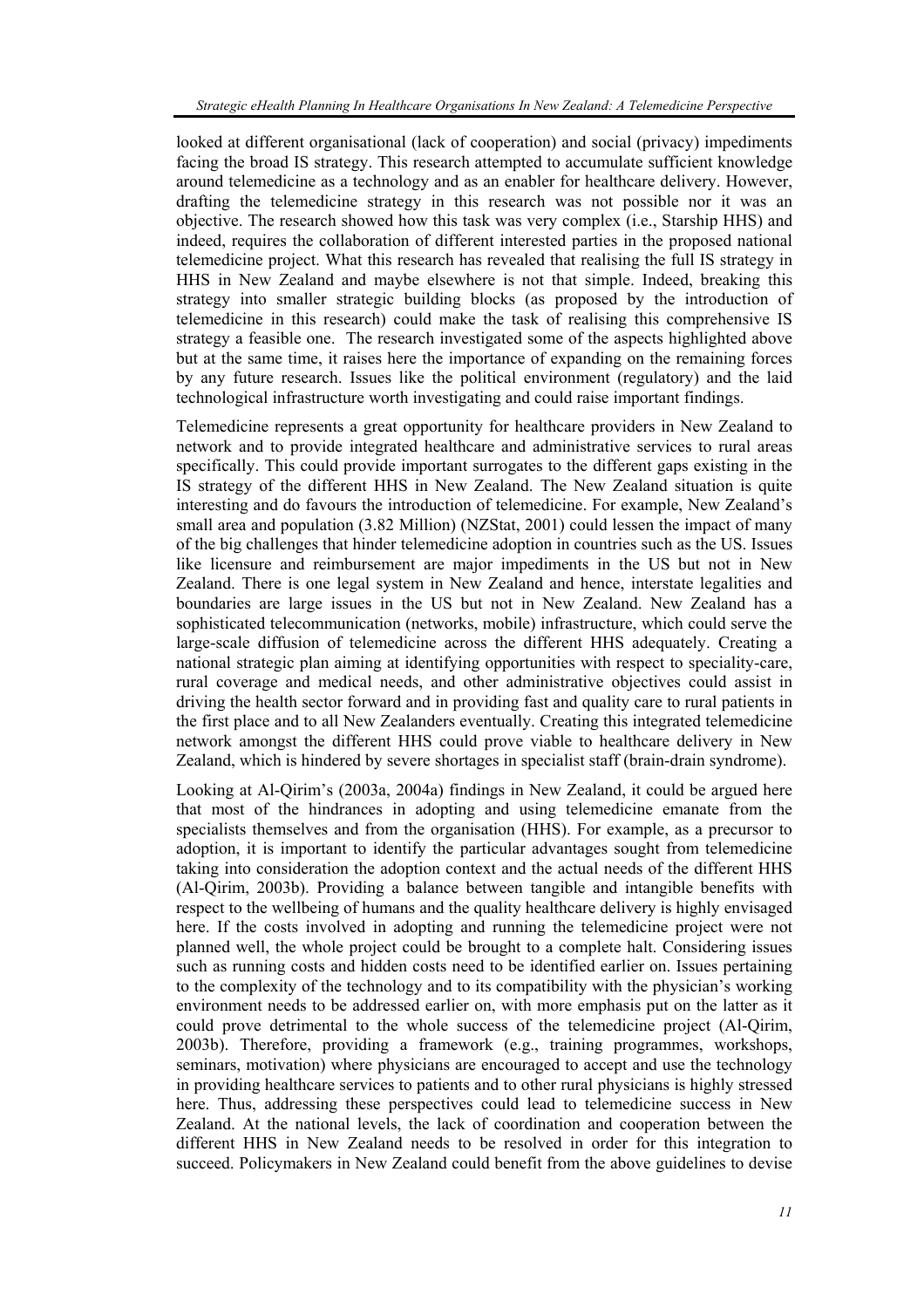policies aiming at assimilating the above gaps with respect to telemedicine adoption and integration in HHS.

#### **References**

- Al-Qirim (2003a). Teledermatology: The Case of adoption and diffusion of telemedicine Health Waikato in New Zealand. *Telemedicine Journal and e-Health* (The Journal of the American Telemedicine Association), *9*(2), 167-178
- Al-Qirim, N. (2003b). Critical factors for health information systems planning in New Zealand: A telemedicine perspective, Forthcoming in *International Journal of Healthcare Technology and Management.*
- Al-Qirim, N. (2004a). The case of tele-psychiatry adoption and diffusion in New Zealand: Key cultural perspectives. Under review by the *Journal of Global Information Management (JGIM).*
- Al-Qirim, N. (2004b). A framework for information technology success in healthcare organisations: The case of championing telemedicine adoption in New Zealand. Under review by the *Journal of Global Information Technology Management (JGITM*).
- Anderson, J. (1997). Clearing the way for physicians: Use of clinical information systems. *Communication of the ACM, 40*(8), 83-90
- Austin, C. (1992). *Information Systems for Health Services Administration.* Michigan: AUPHA Press/Health Administration Press.
- Charles, B. (2000). Telemedicine can lower costs and improve access. *Healthcare Financial Management Association, 54*(4), 66-69.
- Coile Jr., R. (2000). E-health: Reinventing healthcare in the information age; *Journal of Healthcare Management, 45*(3), 206-210.
- Edelstein, S. (1999). Careful telemedicine planning limits costly liability exposure; *Healthcare Financial Management*, *53*(12), 63-69.
- Grigsby, B. & Allen, A. (1997). 4th Annual Telemedicine Program Review. *Telemedicine Today,5*(4), 38-42*.*
- Harris, K., Donaldson, J. & Campbell, J. (2001). Introducing computer-based telemedicine in three rural Missouri countries. *Journal of End User Computing, 13(*4), 26-35.
- Hu, P., Chau, P., Sheng, O. & Tam, K. (1999). Examining the technology acceptance model using physician acceptance of telemedicine technology. *Journal of Management Information Systems, 16*(2), 91-112.
- Huston, T. & Huston, J. (2000). Is telemedicine a practical reality?. *Association for Computing Machinery. Communications of the ACM, 43*(6), 91-95.
- Josey, P. & Gustke, S. (1999). How to merge telemedicine with traditional clinical practice. *Nursing Management; Chicago, 30*(4), 33-36.
- Neame, R. (1995). *Issues in Developing and Implementing a Health Information System*. Ministry of Health: Wellington.
- Noring, S. (2000). Telemedicine and Telehealth: Principles, Policies, Performance, and Pitfalls. *American Journal of Public Health, 90*(8), 1322.